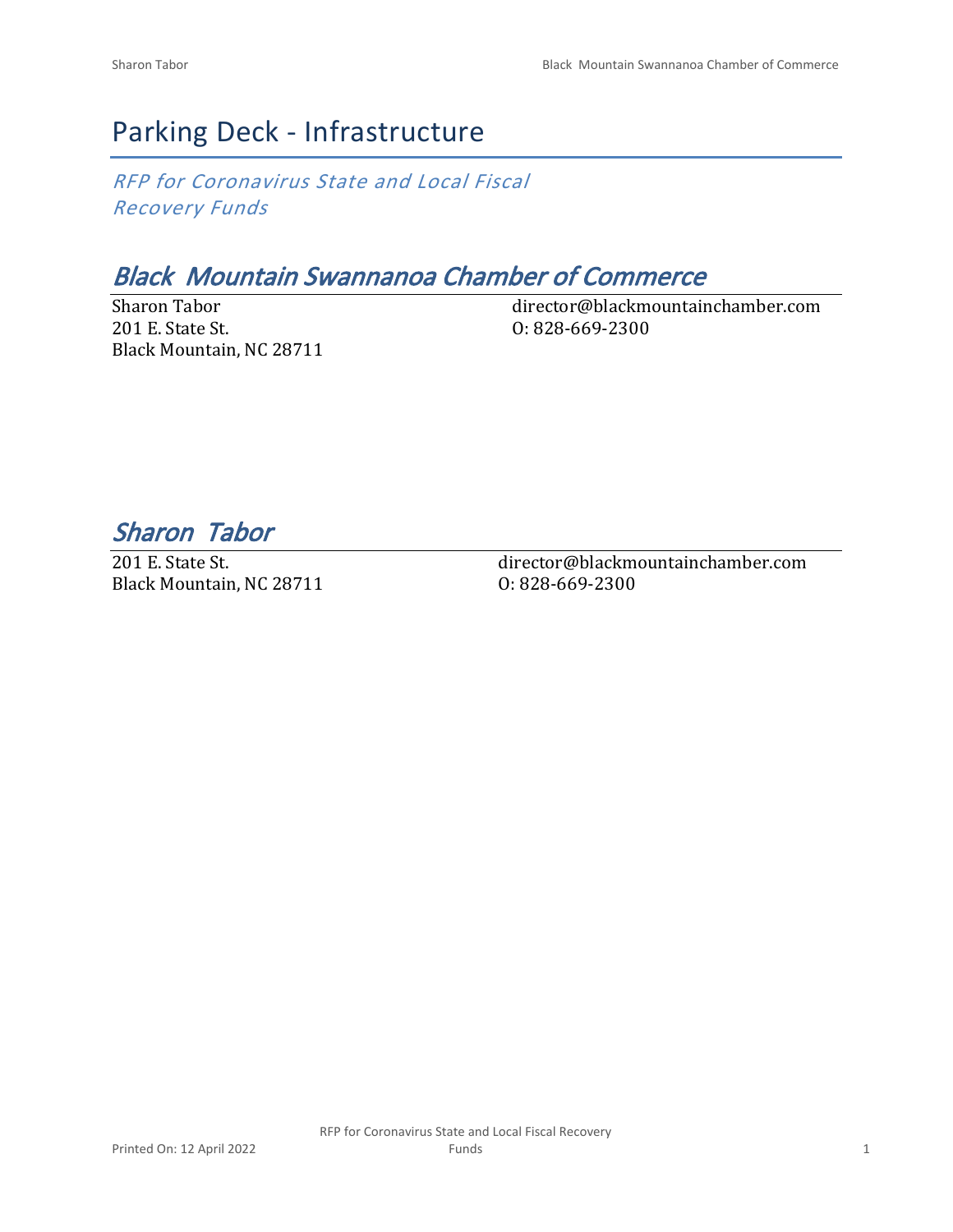# Application Form

# *Question Group*

Buncombe County requests proposals for projects to help the community recover from and respond to COVID-19 and its negative economic impacts.

Buncombe County has been awarded \$50,733,290 in Coronavirus State and Local Fiscal Recovery Funds (Recovery Funding), as part of the American Rescue Plan Act. To date, Buncombe County has awarded projects totaling \$23,093,499, leaving a balance of \$27,639,791 available to award.

Visit [http://www.buncombecounty.org/recoveryfundinghttp://www.buncombecounty.org/recoveryfundingwww.b](http://www.buncombecounty.org/recoveryfunding) [uncombecounty.org/recoveryfundinghttp://www.buncombecounty.org/recoveryfundinghttp://www.buncombeco](http://www.buncombecounty.org/recoveryfunding) [unty.org/recoveryfundinghttp://www.buncombecounty.org/recoveryfundinghttp://www.buncombecounty.org/re](http://www.buncombecounty.org/recoveryfunding) [coveryfunding](http://www.buncombecounty.org/recoveryfunding) for details.

This infusion of federal resources is intended to help turn the tide on the pandemic, address its economic fallout, and lay the foundation for a strong and equitable recovery.

Buncombe County is committed to investing these funds in projects that:

- Align to county strategic plan and community priorities
- Support equitable outcomes for most impacted populations
- Leverage and align with other governmental funding sources
- Make best use of this one-time infusion of resources
- Have a lasting impact

Proposals shall be submitted in accordance with the terms and conditions of this RFP and any addenda issued hereto.

Click [here](https://www.buncombecounty.org/common/purchasing/Buncombe%20Recovery%20Funding%20RFP%202022.pdf) for the full terms and conditions of the RFP

#### **Organization Type\***

Nonprofit

#### **Nonprofit documentation**

If nonprofit, attach IRS Determination Letter or other proof of nonprofit status.

Chamber nonprofit determination letter.pdf

# **Name of Project.\***

Parking Deck - Infrastructure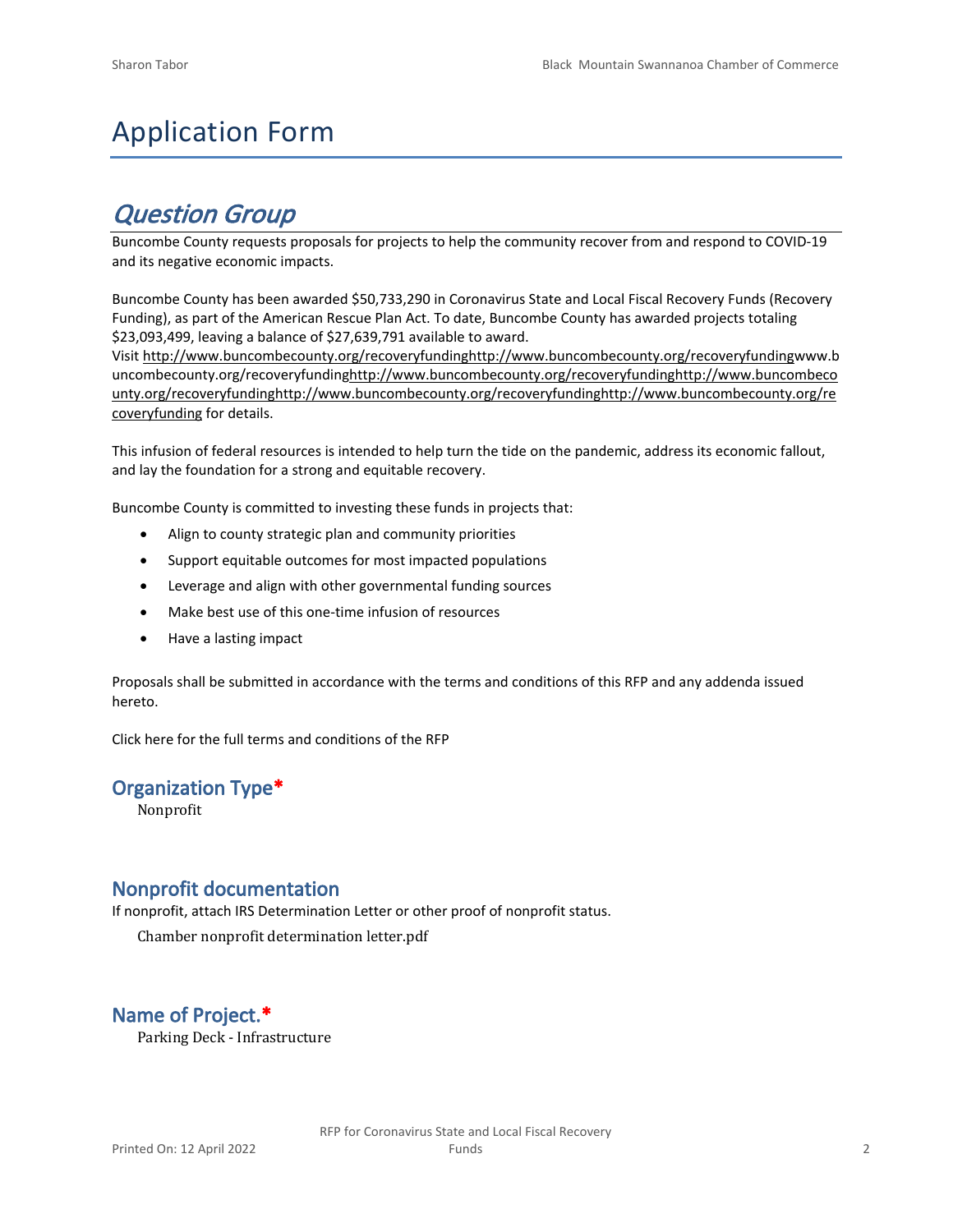#### **New/Updated Proposal\***

Is this a new project proposal or an updated version of a proposal submitted during the earlier (July 2021) Recovery Funding RFP?

Updated version of previously submitted proposal

## **Amount of Funds Requested\***

\$1,900,000.00

## **Category\***

Please select one:

- Affordable Housing
- Aging/Older Adults
- Business Support/Economic Development
- Environmental/Climate
- Homelessness
- K-12 Education
- Infrastructure and/or Broadband
- Mental Health/Substance Use
- NC Pre-K Expansion
- Workforce

Business Support/Economic Development

## **Brief Project Description\***

Provide a short summary of your proposed project.

This project proposes to expand parking infrastructure with a forty-space deck in support of community growth in downtown Black Mountain. During COVID, Black Mountain has seen an explosion of new and expanded businesses and increased tourism, but no corresponding increase in parking to support brick and mortar retail and restaurant operations. Further straining parking availability, the finalization of the Black Mountain Greenways plan includes the removal of several parking spaces along Richardson Avenue, downtown Black Mountain.

#### **Project Plan\***

Explain how the project will be structured and implemented, including timeframe.

Utilizing Coronavirus Recovery Funds, an available property in downtown Black Mountain has been identified for the construction of a parking deck to serve the needs of an expanding business community. Between March 2020 and December 2021, Black Mountain experienced the addition of nineteen new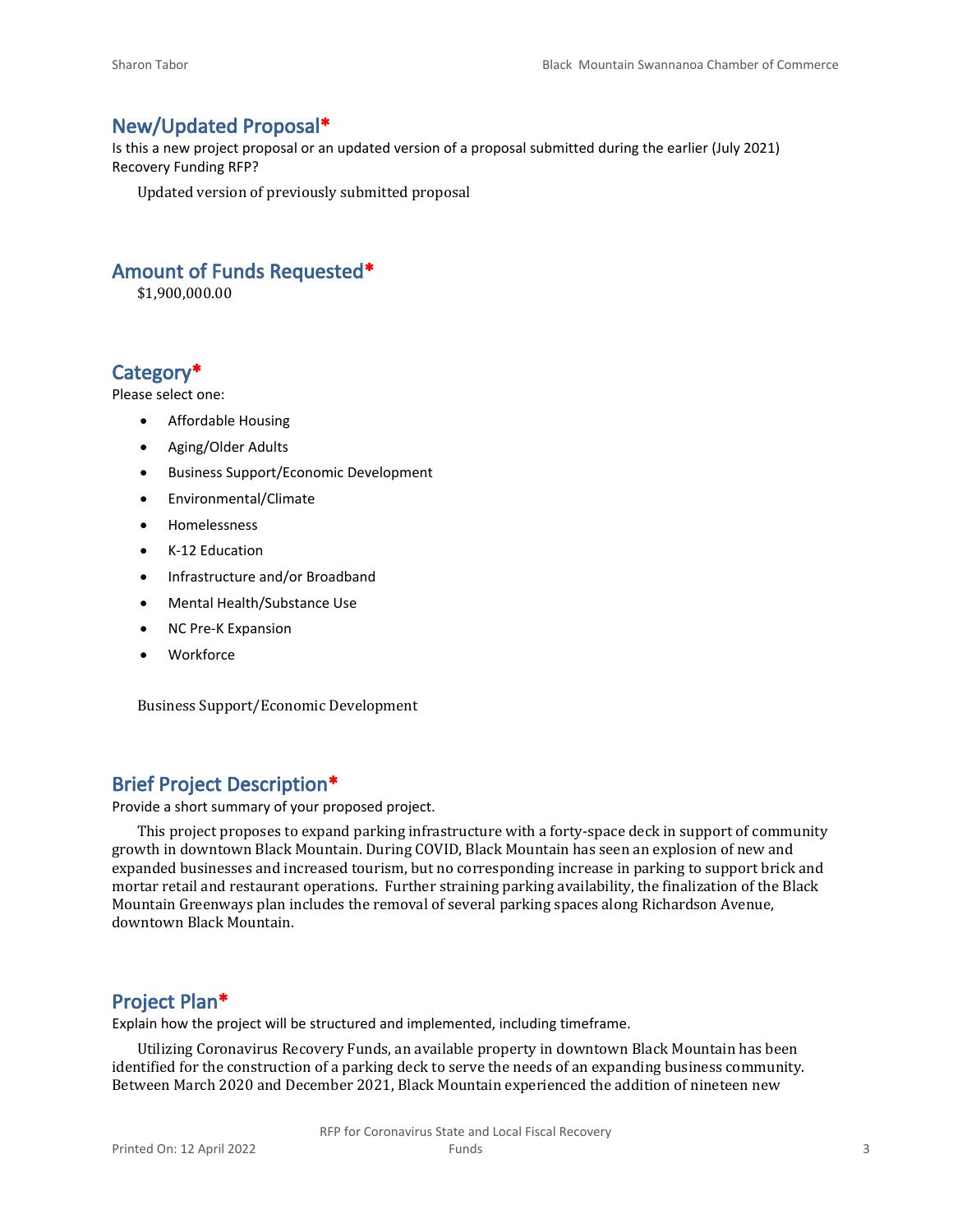businesses and the expansion of seven businesses. Four additional businesses are projected to launch before the end of 2022. Each of these has generated the need for additional parking.

The parking deck will provide easy access to businesses along Broadway, Sutton, Richardson, Ridgeway, State, and Cherry streets in downtown Black Mountain.

The timeline for this project is estimated to be twenty-four (24) months, based on the following task timeline:

Property acquisition – 3 months EPA/ Environmental Study – 3 months RFP for Architectural drawings – 3 months, concurrent with RFP for engineering and construction firms – 3 months Construction – 12-18 months

#### **Statement of Need\***

Describe the need that this project will address. Include data to demonstrate the need, and cite the source of the data.

In 2019, the Town of Black Mountain conducted a parking study, resulting in a 578 page report: https://www.townofblackmountain.org/DocumentCenter/View/2164/Black-Mountain-Parking-and-Circulation-Study-

The resulting March 2020 Elevate Black Mountain comprehensive plan parking study, indicated sufficient parking existed in the Black Mountain business district. However, since the report was issued, Black Mountain has experienced explosive business growth, making the report conclusions obsolete. Brick and mortar retail and hospitality businesses within the downtown district need additional parking to be available to continue serving their patrons, as well as for long-term sustainability. (See attached key takeaways)

Within 18 months of the parking study data collection, COVID was in full force. People were traveling to small towns with lower density to lessen the likelihood of infection. Many Black Mountain businesses reported record sales in late 2020 and 2021. According to the US Census data at https://www.census.gov/quickfacts/fact/table/blackmountaintownnorthcarolina/POP060210

2012 retail sales in Black Mountain were \$161,081,000. Factoring in 24% inflation, 2022 same store retail sales project to \$199,740,440. In 2012, Accommodation and Food Service Sales were \$26,186,000. Those same store sales in 2022, with 24% inflation, project to \$32,470,640. In 2020, nineteen new businesses opened adding to increased economic impact of downtown Black Mountain to community and visitor demands.

Per records at the Black Mountain Swannanoa Chamber of Commerce, the Visitor Center in Black Mountain shows that visitor assistance increased from 20,000 in 2019 to 40,000 in 2021, indicating an unprecedented need for visitor parking accommodations in town.

The business growth, fueled by increased visitor traffic, indicates that the previously mentioned 2019 parking study became obsolete within 12 months of its 2020 publication date.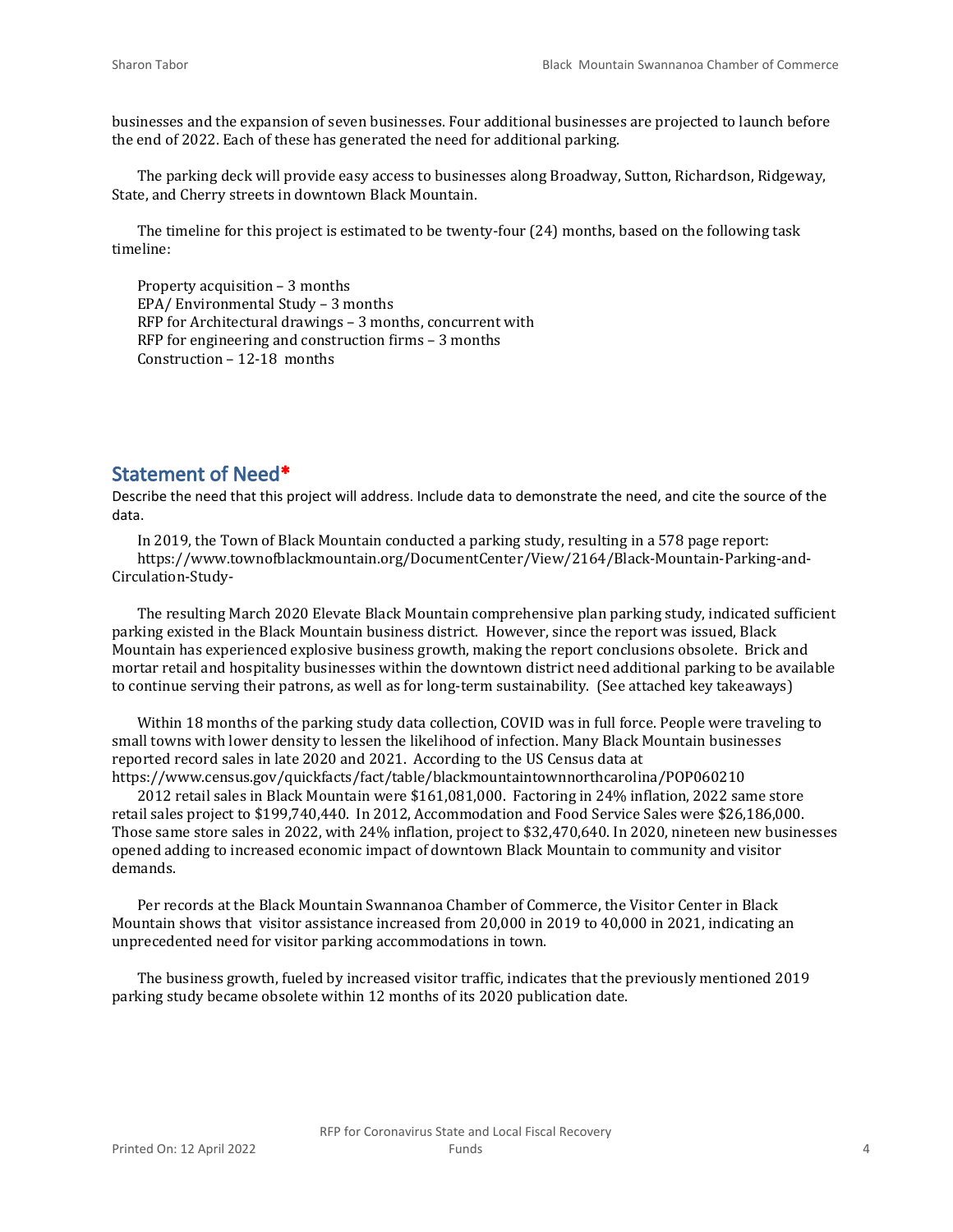#### **Link to COVID-19\***

Identify a health or economic harm resulting from or exacerbated by the public health emergency, describe the nature and extent of that harm, and explain how the use of this funding would address such harm.

The COVID-19 pandemic has seen an explosion in outdoor tourism and increased visitation to small towns. Hiking trails adjacent to Black Mountain at Montreat, Christmount, Pisgah National Forest, and Warren Wilson College have seen greater demand than pre-COVID, resulting in greater retail and hospitality demands, hence a greater need for parking during peak periods.

The COVID impact on Black Mountain has been the reverse of many communities. Positive growth and the expansion of businesses, as a result of COVID-related factors, require physical support in order to sustain and support continued and sustainable economic development in Black Mountain.

#### **Population Served\***

Define the population to be served by this project, including volume and demographic characteristics of those served.

This project is anticipated to impact over 2 million annual visitors to Black Mountain (per BCTDA 2019 MAP survey) and over 22,000 east Buncombe County residents who regularly conduct business in Black Mountain.

Additionally, this project will provide much-needed additional customer parking for restaurants and retail operations in support of over 100 small businesses in the Black Mountain community.

#### **Results\***

Describe the proposed impact of the project. List at least 3 performance measures that will be tracked and reported. If possible, include baselines and goals for each performance measure.

1) Provide visitor and resident access to downtown businesses.

2) Provide additional parking for staff and business owners who currently utilize on-street parking in front of their businesses.

3) Provide parking for new business additions in downtown Black Mountain.

The goals for this project are to:

1) Reduce congestion on State Highway 70 and Highway 9

2) Eliminate four parking spaces on Highway 9 which would allow for a crosswalk between the railroad tracks and Highway 70

3) Insure the continue success of current and future brick and mortor businesses

#### **Evaluation\***

Describe the data collection, analysis, and quality assurance measures you will use to assure ongoing, effective tracking of contract requirements and outcomes.

Over a 6-month period, random parking counts during weekdays, weekends, peak and off-peak times will determine the utilization of the structure.

RFP for Coronavirus State and Local Fiscal Recovery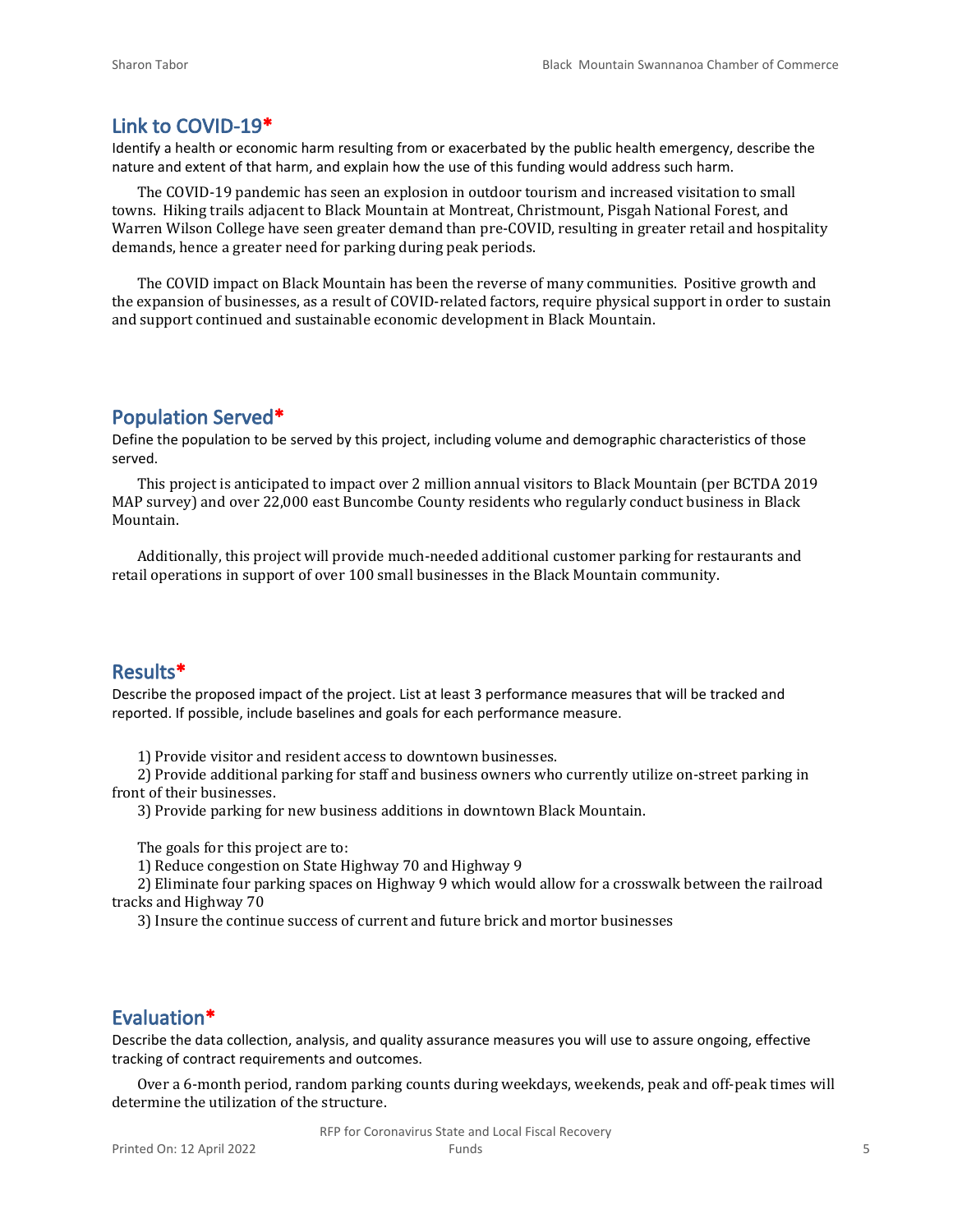#### **Equity Impact\***

How will this effort help build toward a just, equitable, and sustainable COVID-19 recovery? How are the root causes and/or disproportionate impacts of inequities addressed?

Small towns have experienced greater COVID resilience than larger cities due to lower density in population. The number of businesses in Black Mountain has increased, but parking availability has not, therefore diminishing the accessibility of visitors and residents to downtown businesses. We are a small community with the same needs as our larger neighbors, but with fewer resources to meet those needs.

#### **Project Partners\***

Identify any subcontractors you intend to use for the proposed scope of work. For each subcontractor listed, indicate:

1.) What products and/or services are to be supplied by that subcontractor and;

2.) What percentage of the overall scope of work that subcontractor will perform.

Also, list non-funded key partners critical to project.

Project partners will be identified via the RFP process for property acquisition, blueprints, environmental studies, structural engineering, and construction.

The Town of Black Mountain will assist and provide leadership with the RFP and award process for project vendors.

#### **Capacity\***

Describe the background, experience, and capabilities of your organization or department as it relates to capacity for delivering the proposed project and managing federal funds.

The Black Mountain Swannanoa Chamber of Commerce Executive Director has twelve years grant writing and administration experience that includes Federal Transportation Enhancement Funds and other grants totaling \$1M along with oversight of tourism tax-based funds.

The past board chair has experience in commercial real estate construction and renovation with thirty years as CFO of a multi-million dollar service organization and will be involved in this project, if funded.

The current board chair is a commercial real estate broker.

The Chamber board includes long-term residents and experienced business owners within the hospitality, service, and retail industries who provide aid and guidance on community workforce needs and support.

#### **Budget\***

Provide a detailed project budget including all proposed project revenues and expenditures, including explanations and methodology. For all revenue sources, list the funder and denote whether funds are confirmed or pending. For project expenses, denote all capital vs. operating costs, and reflect which specific expenses are proposed to be funded with one-time Buncombe County Recovery Funds.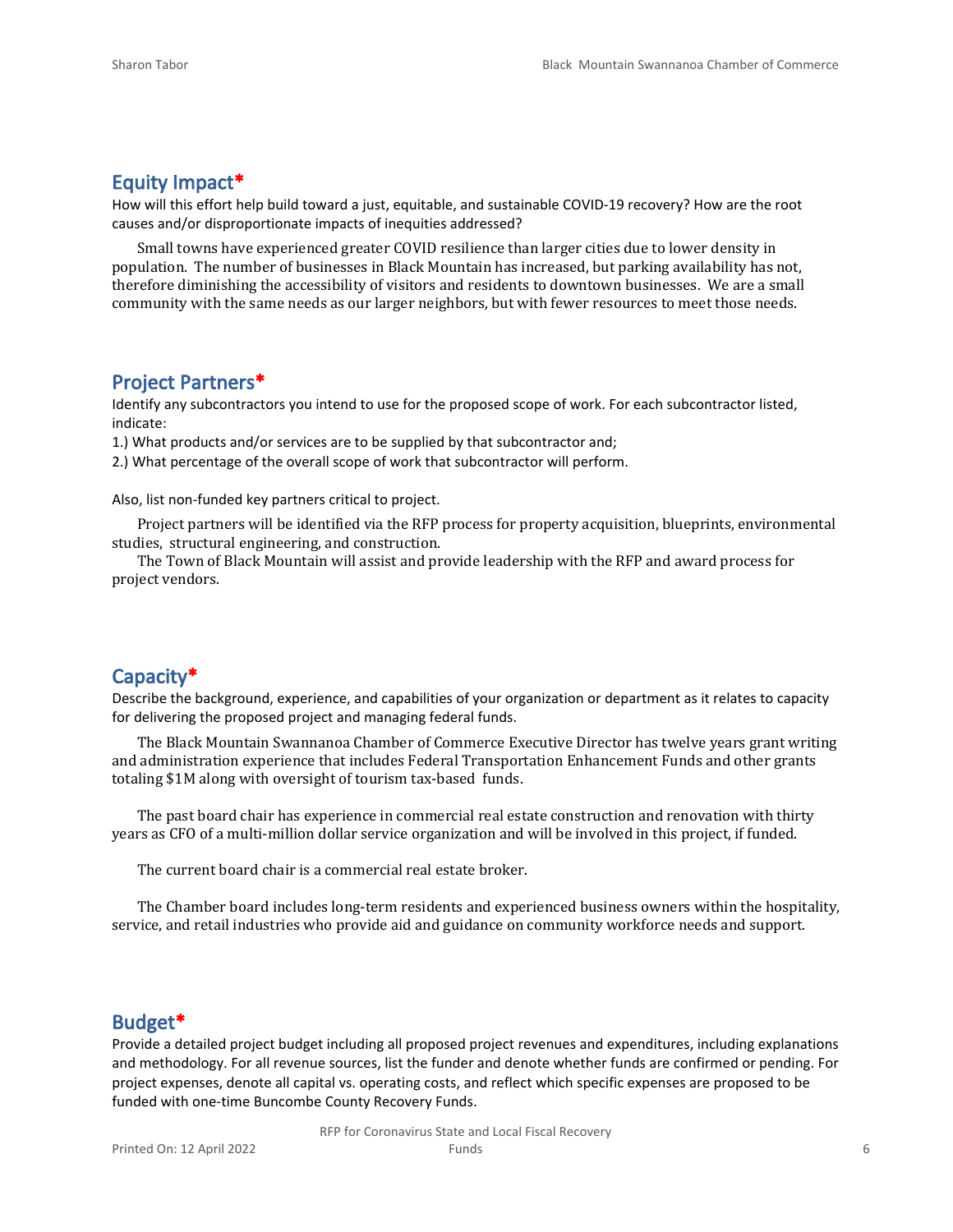Download a copy of the budget form [HERE](https://buncombecounty.org/common/community-investment/grants/early-childhood-education/Recovery-Funds-budget-template.xlsx). Complete the form, and upload it using the button below.

Recovery-Funds-budget-template Parking Deck.xlsx

## **Special Considerations\***

Provide any other information that might assist the County in its selection.

Parking Deck supporting documents.pdf

One of the successes of the Black Mountain Swannanoa Chamber of Commerce during COVID-19 was as an information conduit for the ever-changing opportunities and protocols for relief funding for our small businesses. The effective utilization of private and government aid during this difficult time allowed many of our patrons to stay afloat. As we transition into the next phase of pandemic recovery, Black Mountain needs additional parking infrastructure to both sustain and support our current businesses and meet the needs of new entrepreneurial endeavors on the horizon. Without balanced growth in business creation and customer access, recent economic development will stagnate or even diminish.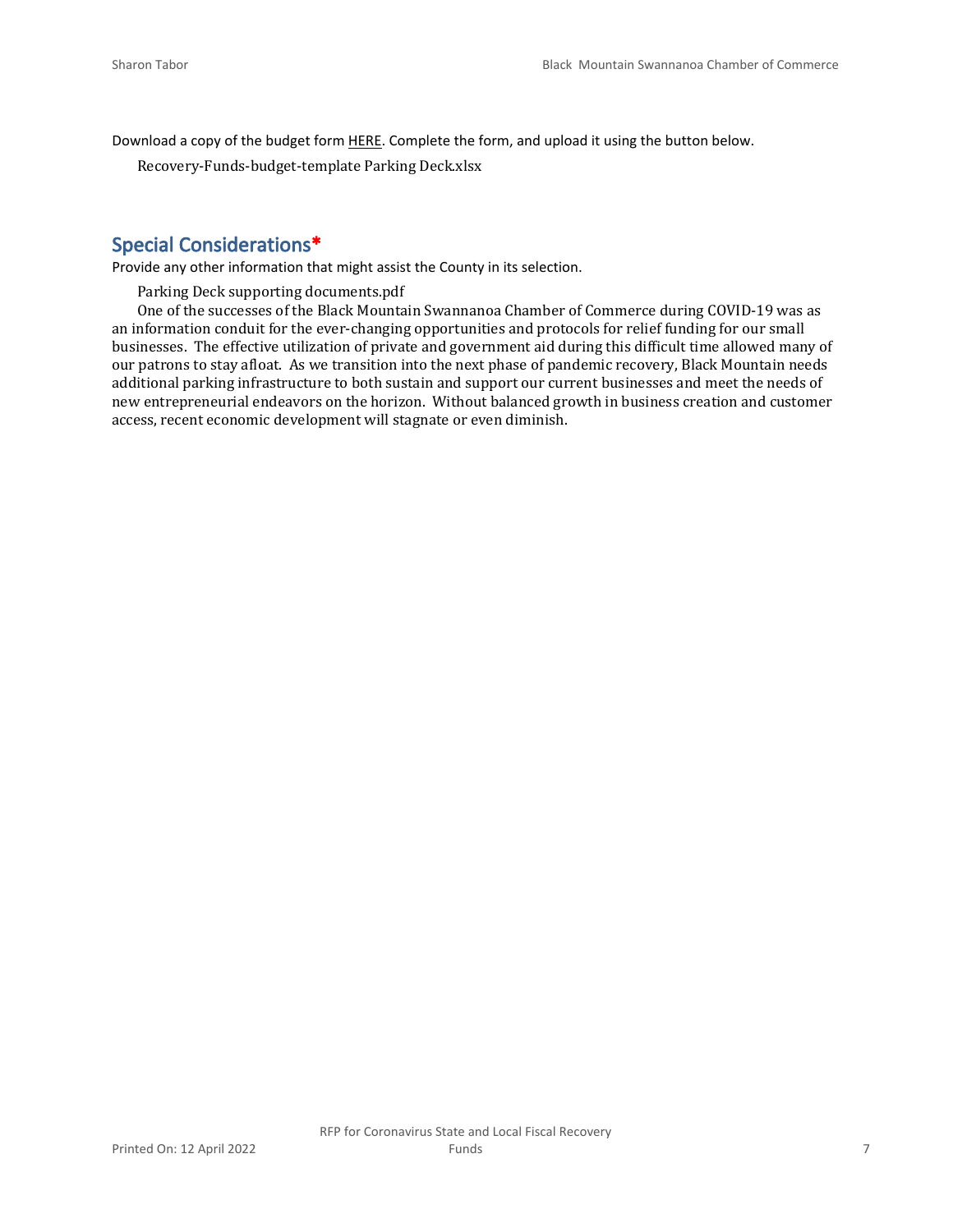# File Attachment Summary

# *Applicant File Uploads*

- Chamber nonprofit determination letter.pdf
- Recovery-Funds-budget-template Parking Deck.xlsx
- Parking Deck supporting documents.pdf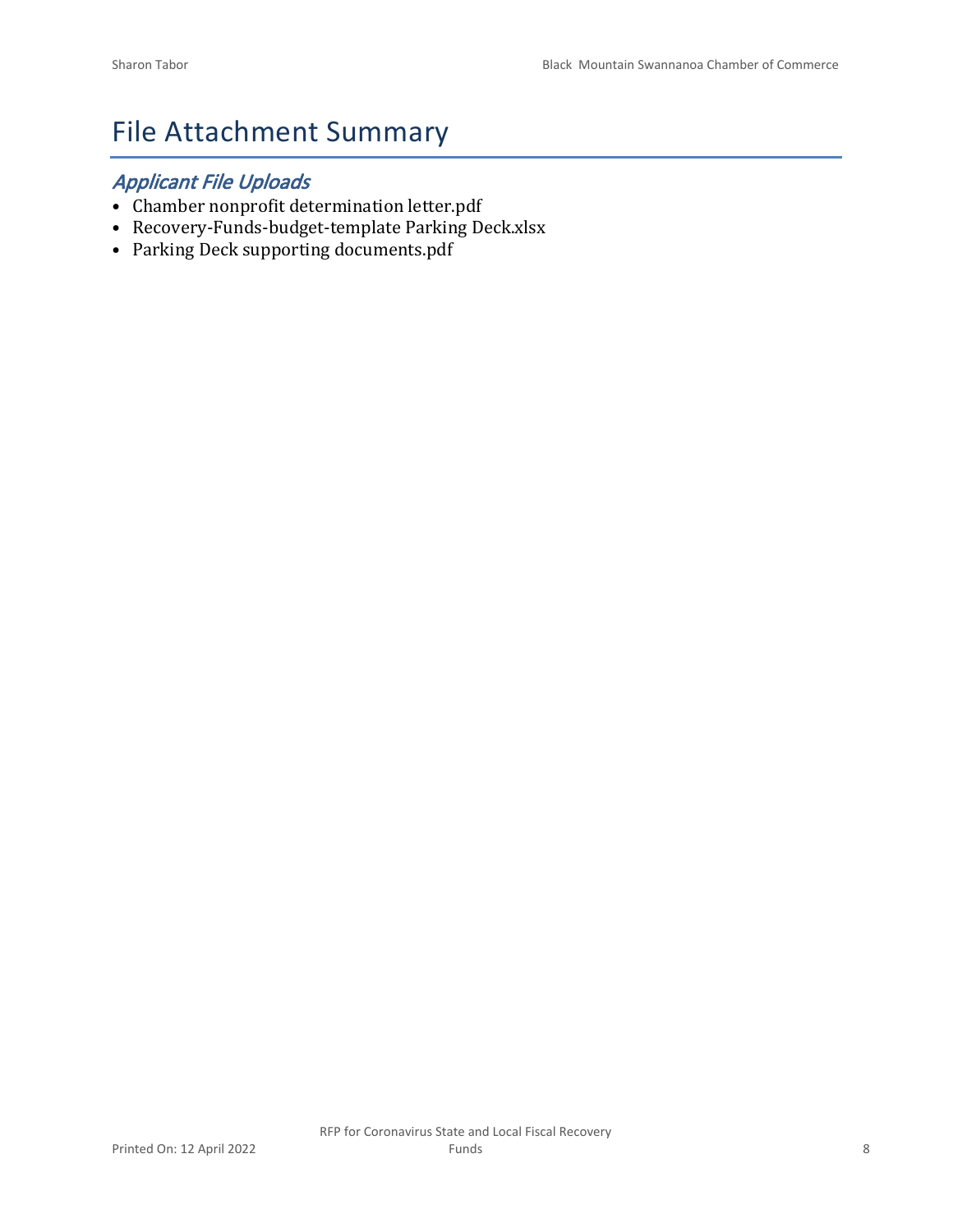#### **Internal Revenue Service**

Date: March 29, 2006

BLACK MOUNTAIN-SWANNANOA CHAMBER OF COMMERCE INCORPORATED 201 E STATE ST NC 28711-3524 016 **BLACK MTN** 

Department of the Treasury P. O. Box 2508 Cincinnati. OH 45201

Person to Contact: Ms Jackson 31-07417 Customer Srv. Representative Toll Free Telephone Number: 877-829-5500 **Federal Identification Number:** 56-0556064

Dear Sir or Madam:

This is in response to your request of March 29, 2006 regarding your organization's tax-exempt status.

In December 1984 we issued a determination letter that recognized your organization as exempt from federal income tax. Our records indicate that your organization is currently exempt under section 501(c)(6) of the Internal Revenue Code.

Because your organization is not an organization described in section 170(c) of the Code, donors may not deduct contributions made to your organization. You should advise your contributors to that effect.

If you have any questions, please call us at the telephone number shown in the heading of this letter.

Sincerely,

Janna K. Stufer

Janna K. Skufca, Director, TE/GE **Customer Account Services**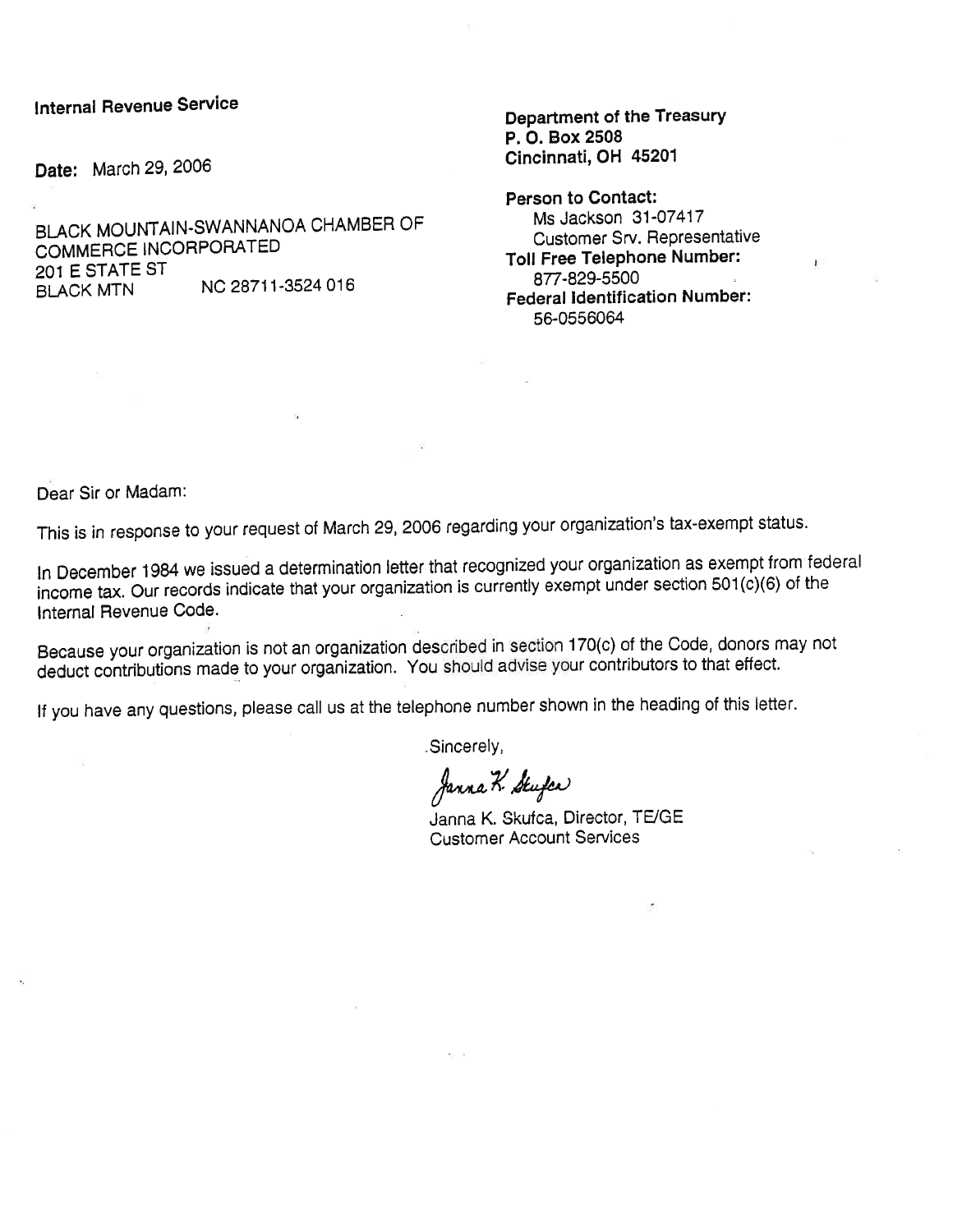#### **Coronavirus State and Local Fiscal Recovery Funds Proposed Project Budget**

| ≀Organization Name: | $\sim$<br>- -<br>Blad<br>amber of Commerce<br>. .<br>. Mountain Swannanoa ⊆<br>. Ghar |
|---------------------|---------------------------------------------------------------------------------------|
| Project Name:       | Parking Deck                                                                          |
| 'Amount Requested.  | .900.000.00                                                                           |

| <b>Proposed Project Revenue Funder</b> | Amount       | <b>Confirmed or Pending?</b> | <b>Notes</b> |
|----------------------------------------|--------------|------------------------------|--------------|
| Proposed Buncombe COVID Recovery Funds | \$1,900,000  |                              |              |
| List other sources here                |              |                              |              |
| List other sources here                |              |                              |              |
| List other sources here                |              |                              |              |
| List other sources here                |              |                              |              |
| List other sources here                |              |                              |              |
| List other sources here                |              |                              |              |
| List other sources here                |              |                              |              |
| List other sources here                |              |                              |              |
| List other sources here                |              |                              |              |
| List other sources here                |              |                              |              |
| List other sources here                |              |                              |              |
| List other sources here                |              |                              |              |
| List other sources here                |              |                              |              |
| List other sources here                |              |                              |              |
| Total $\frac{1}{3}$                    | 1,900,000.00 |                              |              |

|                                             | Proposed              |                    |                                | <b>Capital or Operating</b> |                                                               |
|---------------------------------------------|-----------------------|--------------------|--------------------------------|-----------------------------|---------------------------------------------------------------|
| <b>Proposed Project Expenses</b>            | <b>Recovery Funds</b> | <b>Other Funds</b> | <b>Total</b>                   | Expense?                    | <b>Notes</b>                                                  |
| <b>Property Acquistion</b>                  | 5500,000              |                    | 500,000.00<br>\$               | Capital                     | Purchase of 1 1/2 lots on Richardson Blvd, Black Mountain, NC |
| <b>Architectural Drawings</b>               | \$25,000.00           |                    | \$<br>25.000.00                | Capital                     |                                                               |
| <b>Enviromental Site Assesment</b>          | 5,000.00<br>\$        |                    | 5,000.00<br>\$                 | Capital                     |                                                               |
| Construction (steel, concrete, labor, etc.) | 1,370,000.00<br>\$    |                    | \$<br>1,370,000.00             | Capital                     |                                                               |
| List expenses here                          |                       |                    | $\blacksquare$                 |                             |                                                               |
| List expenses here                          |                       |                    | \$<br>$\overline{\phantom{a}}$ |                             |                                                               |
| List expenses here                          |                       |                    | \$<br>$\overline{\phantom{a}}$ |                             |                                                               |
| List expenses here                          |                       |                    | \$<br>$\overline{\phantom{a}}$ |                             |                                                               |
| List expenses here                          |                       |                    | \$<br>$\overline{\phantom{0}}$ |                             |                                                               |
| List expenses here                          |                       |                    | \$<br>$\overline{\phantom{a}}$ |                             |                                                               |
| List expenses here                          |                       |                    | \$<br>$\overline{\phantom{0}}$ |                             |                                                               |
| List expenses here                          |                       |                    | \$<br>$\overline{\phantom{a}}$ |                             |                                                               |
| List expenses here                          |                       |                    | \$<br>$\overline{\phantom{a}}$ |                             |                                                               |
| List expenses here                          |                       |                    | \$<br>$\overline{\phantom{a}}$ |                             |                                                               |
| List expenses here                          |                       |                    | \$<br>$\blacksquare$           |                             |                                                               |
| List expenses here                          |                       |                    | \$<br>$\overline{\phantom{a}}$ |                             |                                                               |
| List expenses here                          |                       |                    | \$<br>$\blacksquare$           |                             |                                                               |
| List expenses here                          |                       |                    | \$<br>$\overline{\phantom{a}}$ |                             |                                                               |
| List expenses here                          |                       |                    | \$<br>$\overline{\phantom{a}}$ |                             |                                                               |
| List expenses here                          |                       |                    | \$<br>$\overline{\phantom{a}}$ |                             |                                                               |
| List expenses here                          |                       |                    | \$<br>$\blacksquare$           |                             |                                                               |
| List expenses here                          |                       |                    | \$<br>$\overline{\phantom{0}}$ |                             |                                                               |
| List expenses here                          |                       |                    | \$<br>$\overline{\phantom{a}}$ |                             |                                                               |
| List expenses here                          |                       |                    | \$<br>$\overline{\phantom{a}}$ |                             |                                                               |
| List expenses here                          |                       |                    | \$                             |                             |                                                               |
|                                             |                       | Total <sup>S</sup> |                                |                             |                                                               |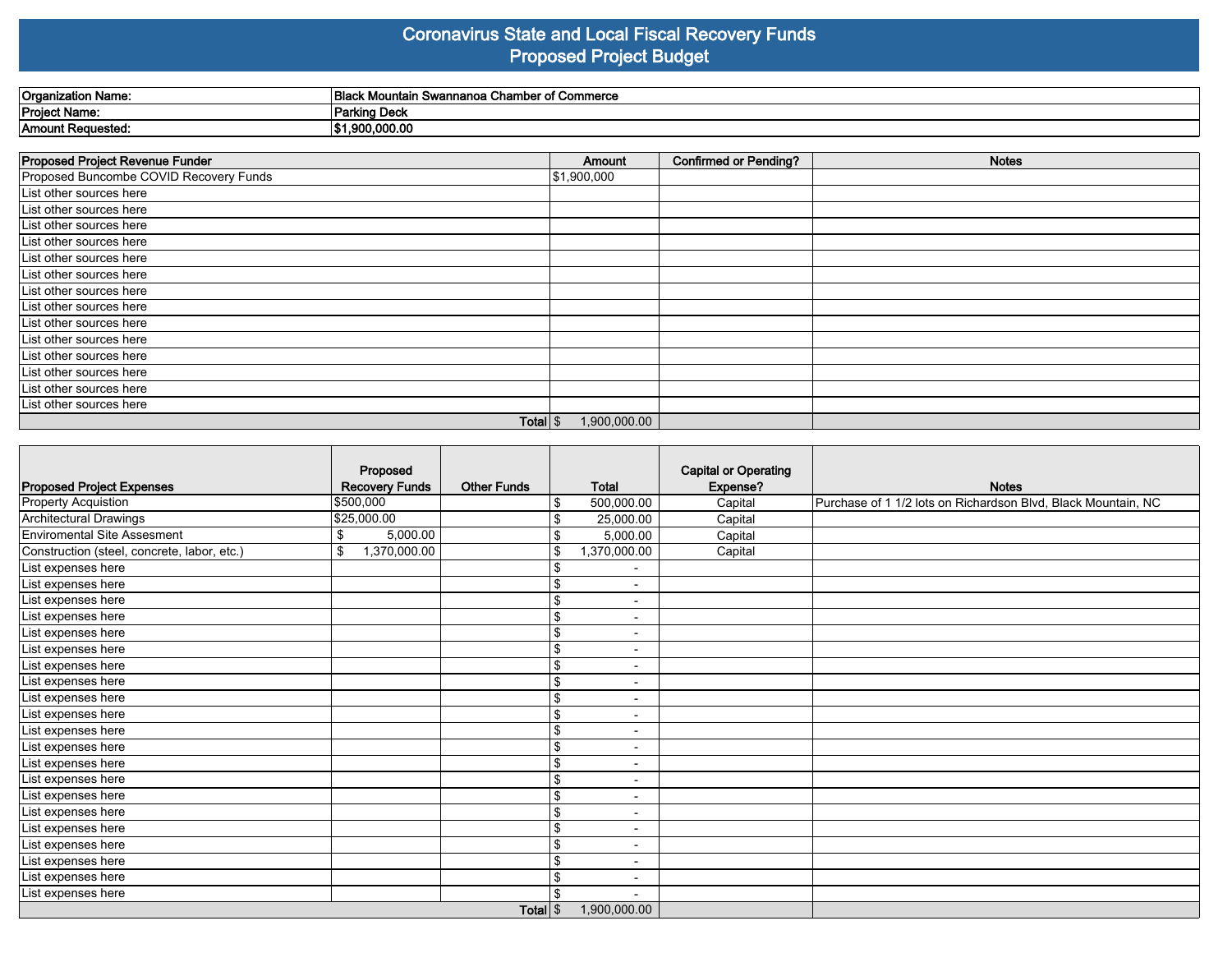

Proposed Parking Deck Site

1 Proposed Structure location

2 New Restaurant Site opening 2022

3 New Glass Blowing Studio opening 2022

4 Parking spaces to be eliminated for Greenway Bike path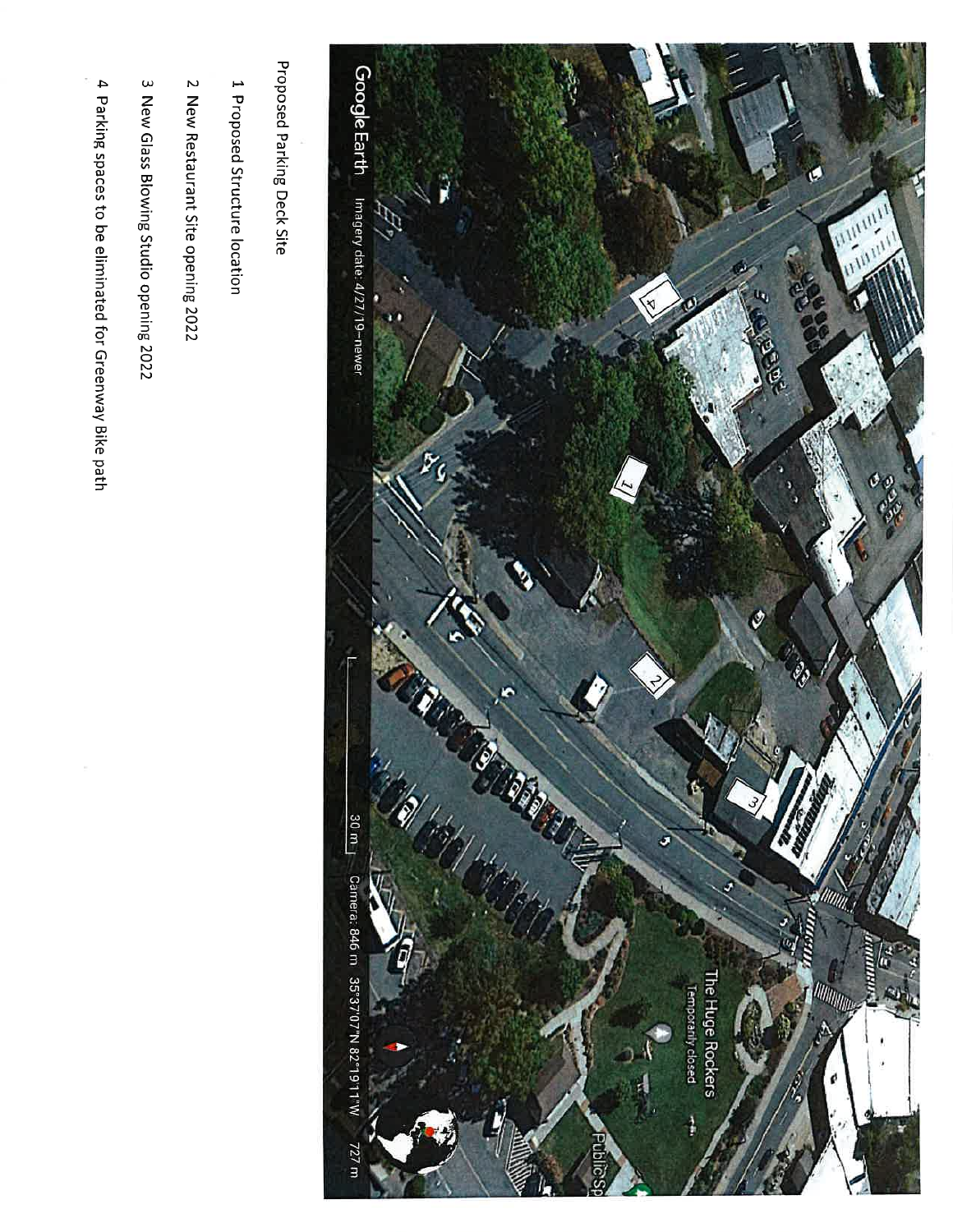

**March 2020** 

# **Town of Black Mountain PARKING & CIRCULATION STUDY**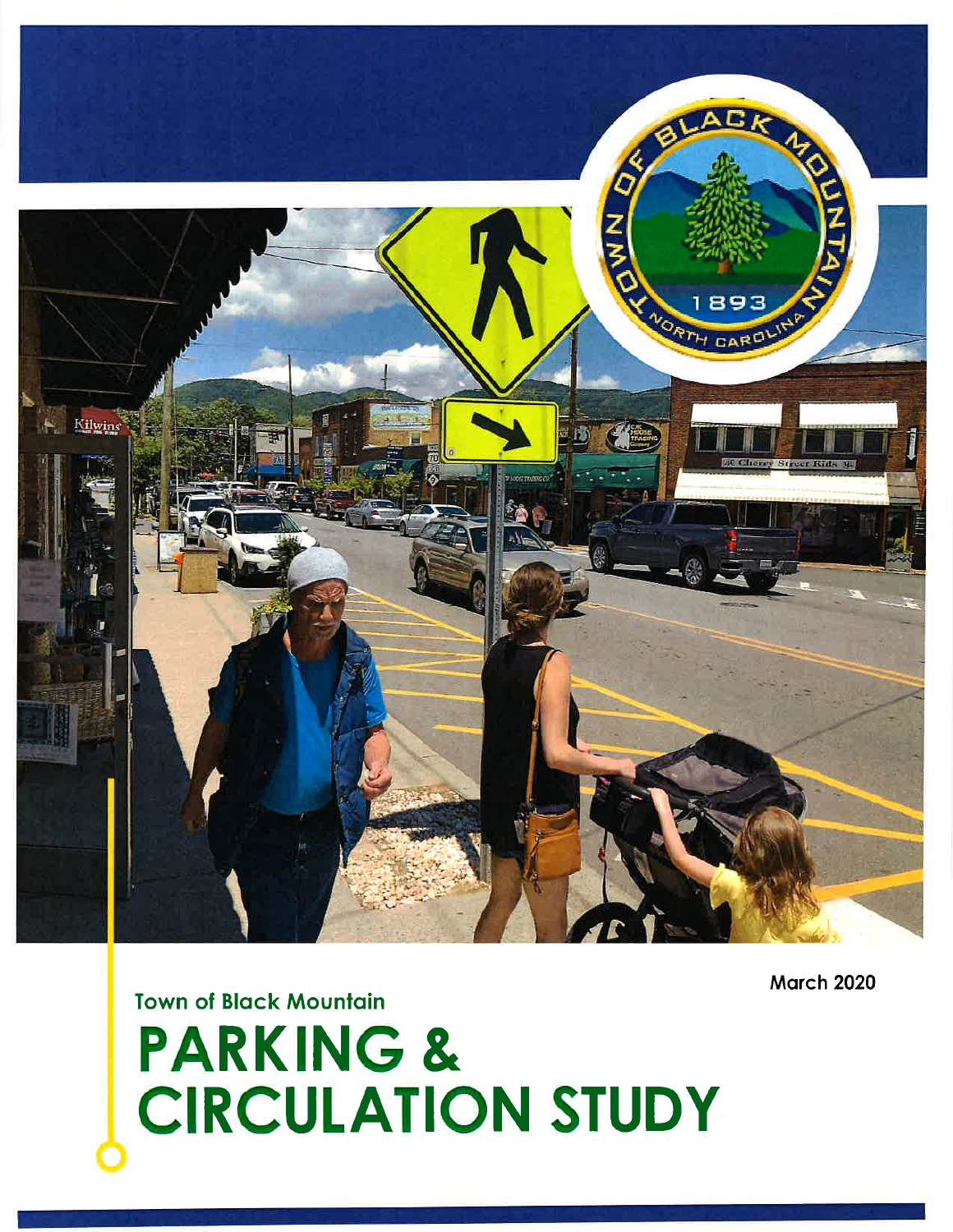Broadway Avenue is shown to increase from 303 feet to 323 feet during the PM peak-hour. As the distance between the Broadway Avenue and Cherry Street intersections is only 230 feet, there may be instances where traffic will backup and block Cherry Street.

Increases in queuing on State Street will be balanced with the planned new interchange at I-40 and Blue Ridge Road, which should be constructed in the next 3-5 years. After reviewing projections provided by NCDOT Division 13, the interchange should result in a 10-15 percent traffic volume reduction along State Street. In addition, truck traffic, currently at 3-5 percent, should be reduced as well. Overall, traffic congestion may increase slightly in the short-term as is the case with most changes in travel patterns, but in the long-term there should be no significant impacts.

In general, individual operations at each of the intersections studied in Downtown have been found to be operating acceptably. Some queueing and congestion of vehicles is noted during the lunch/ mid-day peak period and PM peak period. This is most notably at the State Street/Broadway Avenue/ Montreat Road intersection; however, vehicle queues typically clear during each traffic signal phase.

Downtown Black Mountain's signal system is not coordinated; each signal operates independently. The lack of coordination between signalized intersections results in additional delay and queuing. Therefore, while individual traffic signal operations have acceptable levels of service, the overall system and perception of the system by the public indicates less than optimal operations.

## **PARKING RESOURCES**

#### On-Street Inventory

The Study contains and evaluates 15 on-street parking segments/blocks on seven different streets. The onstreet parking provides 190 standard spaces and 6 accessible spaces. Most of the on-street parking is located central to Downtown, along State Street, Cherry Street and Broadway Avenue. There are no loading zones or otherwise designated parking areas.

#### Off-Street Inventory

Eight Town owned surface parking lots, comprising of 225 standard spaces and seven accessible spaces,

have been identified and inventoried for the Study. In addition, the Study includes privately held offstreet parking resources. In 2017 and 2018, the Town signed an agreement with the Black Mountain United Methodist Church and the Presbyterian Church, respectively, to share parking resources. These parking lots increased the inventory of off-street parking spaces by 100 regular parking spaces and 18 accessible parking spaces from Monday to Saturday with varying exceptions on Sunday. In addition to the church lots, a privately held off-street parking lot on the south side of State Street between Dougherty and Cherry Streets that is regularly used by shoppers and visitors has been included in this study for analysis. The onstreet parking for Epic Cycles on Sutton Street is also included in this analysis; it is on private property and signed for the bicycle shop.

#### Parking Occupancy Data & Methodology

The team collected and evaluated two aspects of parking data for this study: occupancy and turnover. Parking occupancy data was collected to understand parking utilization throughout the weekday and on weekends. Members of the consultant team and Town staff collected data on the following dates and times:

- Thursday, June 13, 2019 (Training)
- Wednesday, June 26, 2019 10:00am 4:00pm
- Saturday, June 29, 2019 11:00am 3:00pm
- Saturday, July 20, 2019 10:00am 4:00pm

The raw data from this collection can be found in Appendix D. Average findings from this data include the following insights:

Parking lot utilization is highest for those lots closest to Cherry Street

On-street parking utilization is at capacity at locations fronting businesses, particularly those on Cherry and State Streets

On the weekends, on-street parking use nears capacity on Broadway Avenue, Black Mountain Avenue and Sutton Avenue

Parking at the Presbyterian Church lots, Richardson Street (on-street), and Terry Estate Drive had the lowest utilization

44% of the parking spots in the off-street lots are utilized in peak periods

On-street locations have higher use (68% of the parking spots are utilized)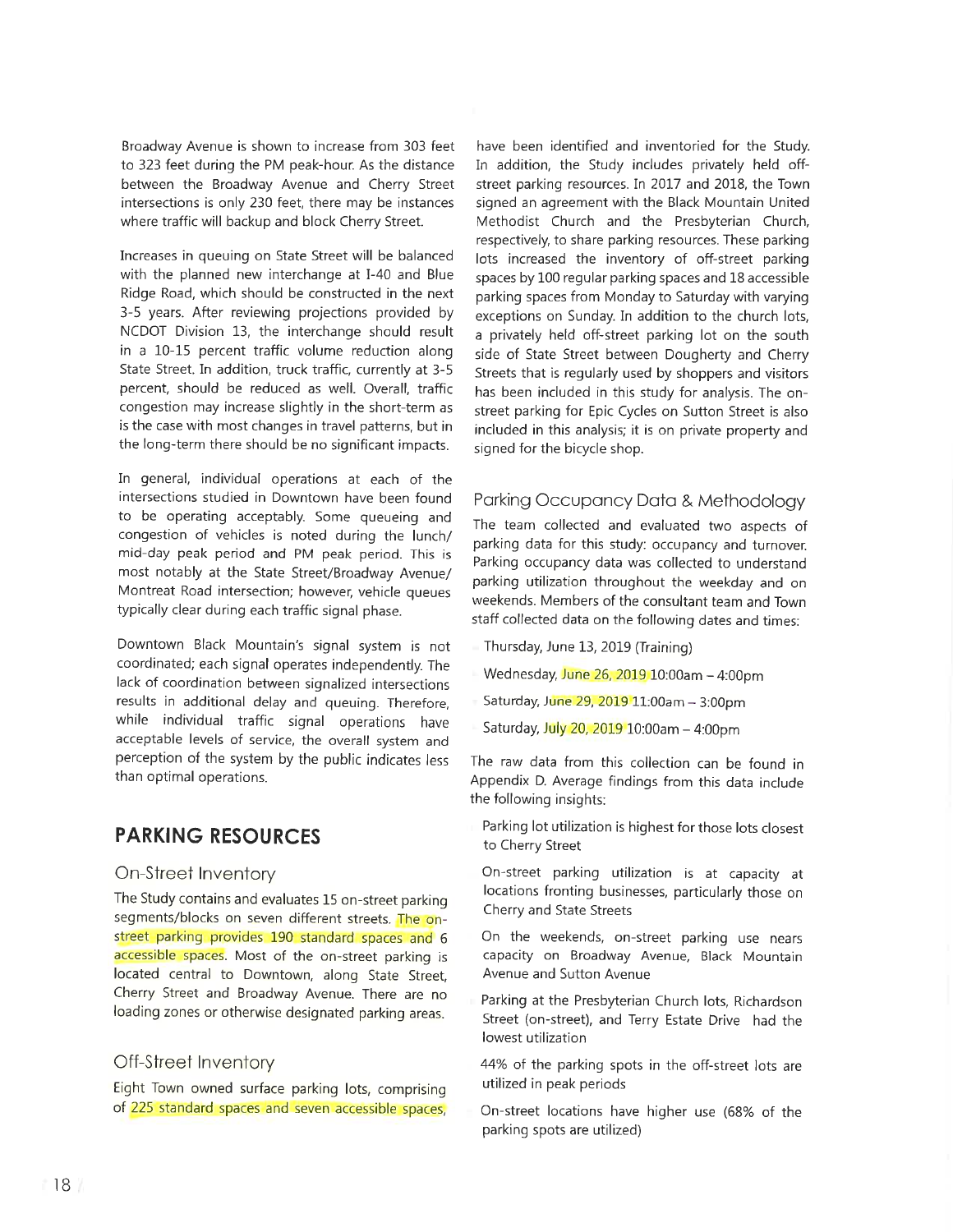- Accessible parking has low utilization (less than 1% are in use)
- Weekend parking utilization is greater than weekday

Figure 9 reveals some of these trends in a map form, where the weekday, weekend and all-day average occupancy is shown for studied on-and off-street segments. On the map, the lots and street segments are indicated with a number that refers to percent occupancy; based on parking best practices, a number indicating 0-50% is under parked, 50-80% is well utilized and should be the goal for parking occupancy, and greater than 80% is close to or at capacity. The data reveals locations where there is additional parking capacity on-street and in lots, largely the area beyond central Downtown as defined by State, Broadway and Cherry Streets. These locations, where there is latent demand, will be a focus of recommendations to arrive at the project's stated goals.

Time of day parking occupancy trends are indicated in Figure 10. For the weekday, there is a distinct peak of parking use at the noon hour. After noon, parking use decreases, but remains higher than the morning periods. This suggests that shoppers/visitors have the greatest desire to park in Downtown around the lunch hour and many park throughout the day into the evening. On the weekend, the average use is greater than the weekday, but it is more dispersed throughout the day, rather than displaying a sharp peak at noon. This suggests that shoppers/visitors are parking in higher numbers but are lingering throughout the day, behavior that is typical for weekend activity.

#### Parking Turnover Data & Methodology

The team collected parking turnover data to understand how long people choose to dwell in an on-street space, as there are no time restrictions to parking in Downtown. License plates were surveyed on Saturday, July 20, 2019 between the hours of 10:30am - 4:00pm along the east and west sides of Cherry Street and the 100 and 200 blocks of W. State Street. The surveying involved taking note of the last four digits of license plate numbers on the quarter hour; complete license plate numbers were not collected. A summary of this data is available in Appendix D, which, for privacy purposes, does not include any indicate of license plate numbers.

Key observations of this data collection effort include the following:

34% of spaces were filled with vehicles parked for four or more hours



FIGURE 10: Total Hourly Parking Occupancy in Downtown Black Mountain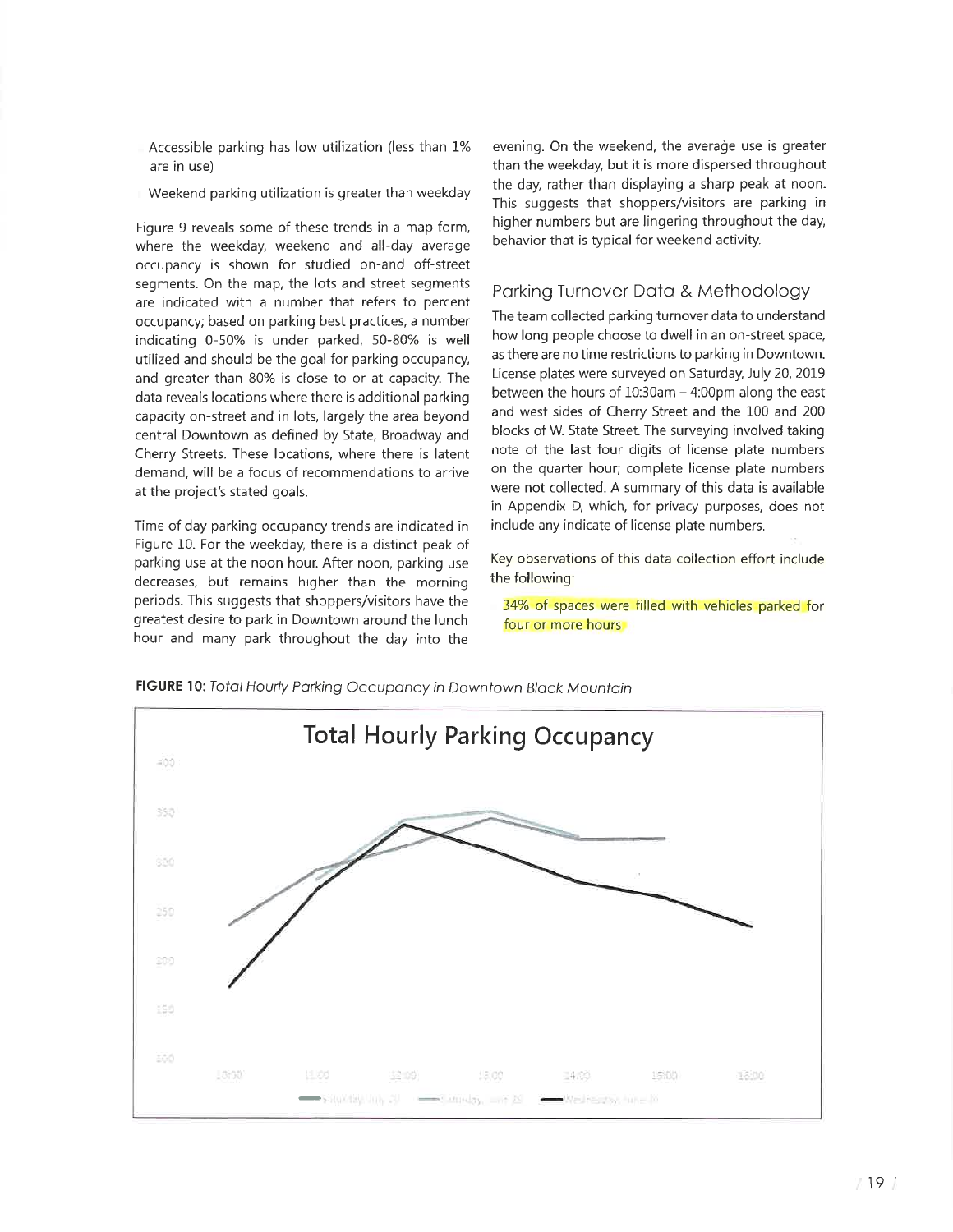

FIGURE 19: Shared Parking at the Presbyterian Church.



FIGURE 20: On-Street Accessible Parking in Black Mountain,

Such parking restrictions may also assist with the challenge of employees and business owners using on-street parking for their long-term parking needs. An additional strategy that may address this challenge is the implementation of employee-designated longterm parking. The Town may consider studying and identifying locations for such long-term parking. To coincide this effort, the Town is strongly encouraged to work with business owners and their employees to understand their parking needs to ensure this is a success.

In a similar strategy, designating parking to a specific user, Black Mountain may consider implementing a residential parking permit program to address residential parking constraints. In such a program, parking is restricted to certain times of the day to permit-holders only. Such a program is intended to ensure that residential areas, which are proximate to areas of high parking demand, have access to onstreet parking.

As noted, the shared parking resources contribute to the Town's parking supply in a positive way and are embraced by the community  $-$  so much so that a recurring theme of the community feedback is for the Town to seek out additional opportunities for shared parking agreements with other churches and

institutions in Town. Any additional locations under consideration should be evaluated for pedestrian and vehicular access to ensure that the location is optimal for success. To support the existing shared parking arrangements, the agreements with the Presbyterian and Methodist Churches should be renewed.

Finally, the Town may consider bringing their parking system into greater compliance with the diverse needs of the community. As such, this study recommends expanding the accessible parking available, considering an ADA Transition Plan, and increasing the size of parking spaces to ensure that they safely accommodate all vehicle types and drivers.

#### **Transportation Demand Management** (TDM)

As discussed, managing demand is an important way to increase capacity, and there are various policies and programs that may address parking and circulation challenges in Downtown Black Mountain. These include promotion of the transit system through better advertisement and signage of park-and-ride locations, increased education of parking resources through print and digital materials, and the development of placemaking tools (painted murals on buildings and decorative crosswalks) to facilitate wayfinding to